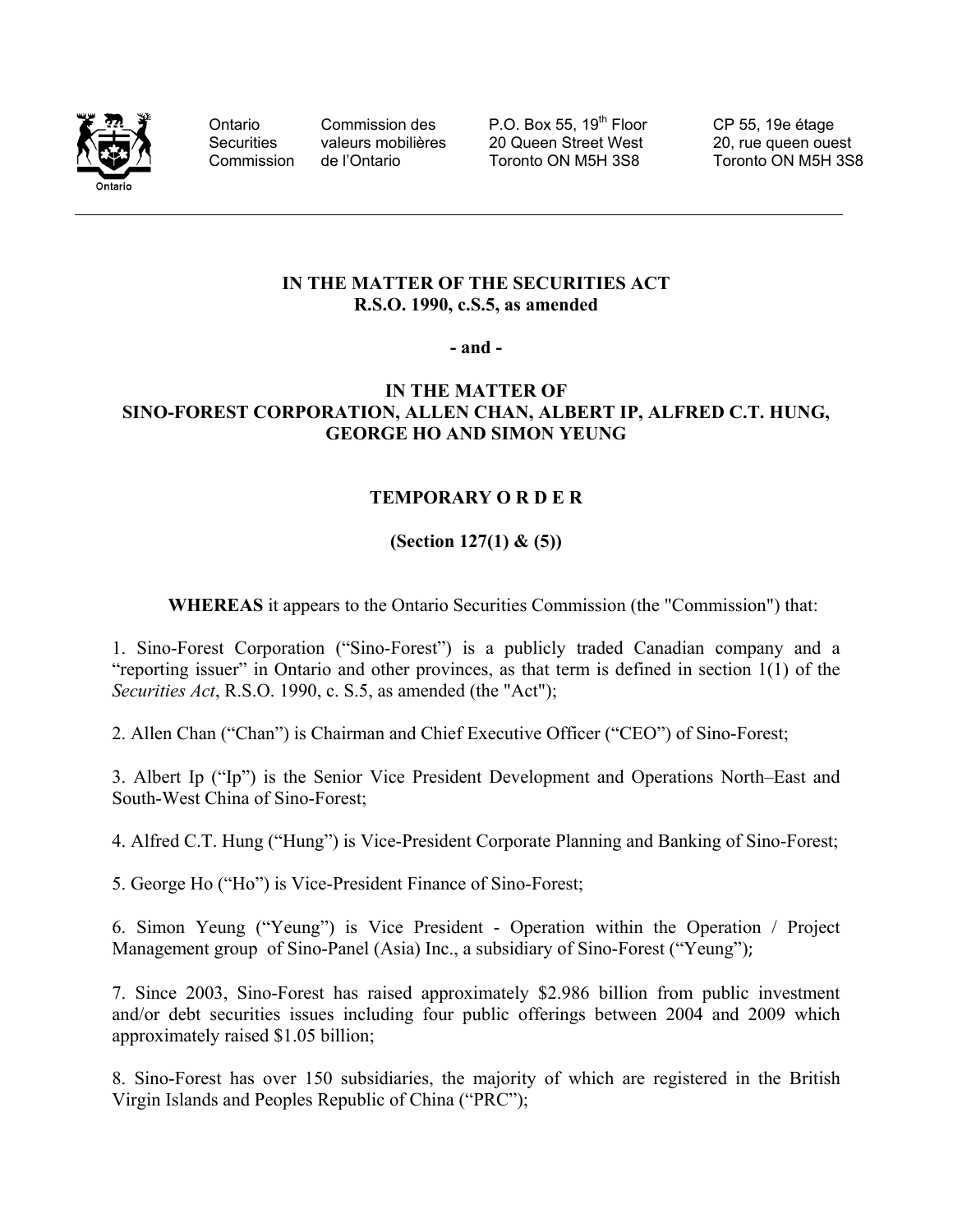9. Sino-Forest's operations are predominately in the PRC and its management has offices in Hong Kong primarily and also in the PRC and Ontario;

10. Staff of the Commission is conducting an investigation into the activities and business of Sino-Forest and its subsidiaries and their management;

11. The Independent Committee of Sino-Forest has also been conducting an investigation into the activities and business of Sino-Forest and its subsidiaries and their management. As a result, Sino-Forest has recently suspended Ho, Hung, and Yeung temporarily and curtailed Ip's duties and responsibilities.

12. Sino-Forest, through its subsidiaries, appears to have engaged in significant non-arm's length transactions which may have been contrary to Ontario securities laws and the public interest;

13. Sino-Forest and certain of its officers and directors appear to have misrepresented some of its revenue and/or exaggerated some of its timber holdings by providing information to the public in documents required to be filed or furnished under Ontario securities laws which may have been false or misleading in a material respect contrary to section 122 or 126.2 of the Act and contrary to the public interest;

14. Sino-Forest and certain of its officers and directors including Chan appear to be engaging or participating in acts, practices or a course of conduct related to its securities which it and/or they know or reasonably ought to know perpetuate a fraud on any person or company contrary to section 126.1 of the Act and contrary to the public interest;

**AND WHEREAS**, the Commission is of the opinion that the time required to conclude a hearing could be prejudicial to the public interest as set out in section 127(5) of the Act;

 **AND WHEREAS** the Commission considers it to be in the public interest to make this order;

 **AND WHEREAS** by Authorization Order made July 14, 2011, pursuant to subsection 3.5(3) of the Act, each of Howard I. Wetston, James E. A. Turner, Kevin J. Kelly, James D. Carnwath, Mary G. Condon, Paulette L. Kennedy, Vern Krishna, Christopher Portner and Edward P. Kerwin, acting alone, is authorized, to exercise the powers of the Commission under the Act, subject to subsection 3.5(4) of the Act, to make orders under section 17 of the Act.

**IT IS HEREBY ORDERED** that, pursuant to clause 2 of section 127(1) of the Act that all trading in the securities of Sino-Forest shall cease;

**IT IS FURTHER ORDERED** that pursuant to clauses 7 and 8 of section 127(1) of the Act that Chan, Ip, Hung, Ho and Yeung resign any and all positions that they hold as a director or officer of Sino-Forest or any other registrant and that they are prohibited from becoming or acting as director or officer of an issuer;